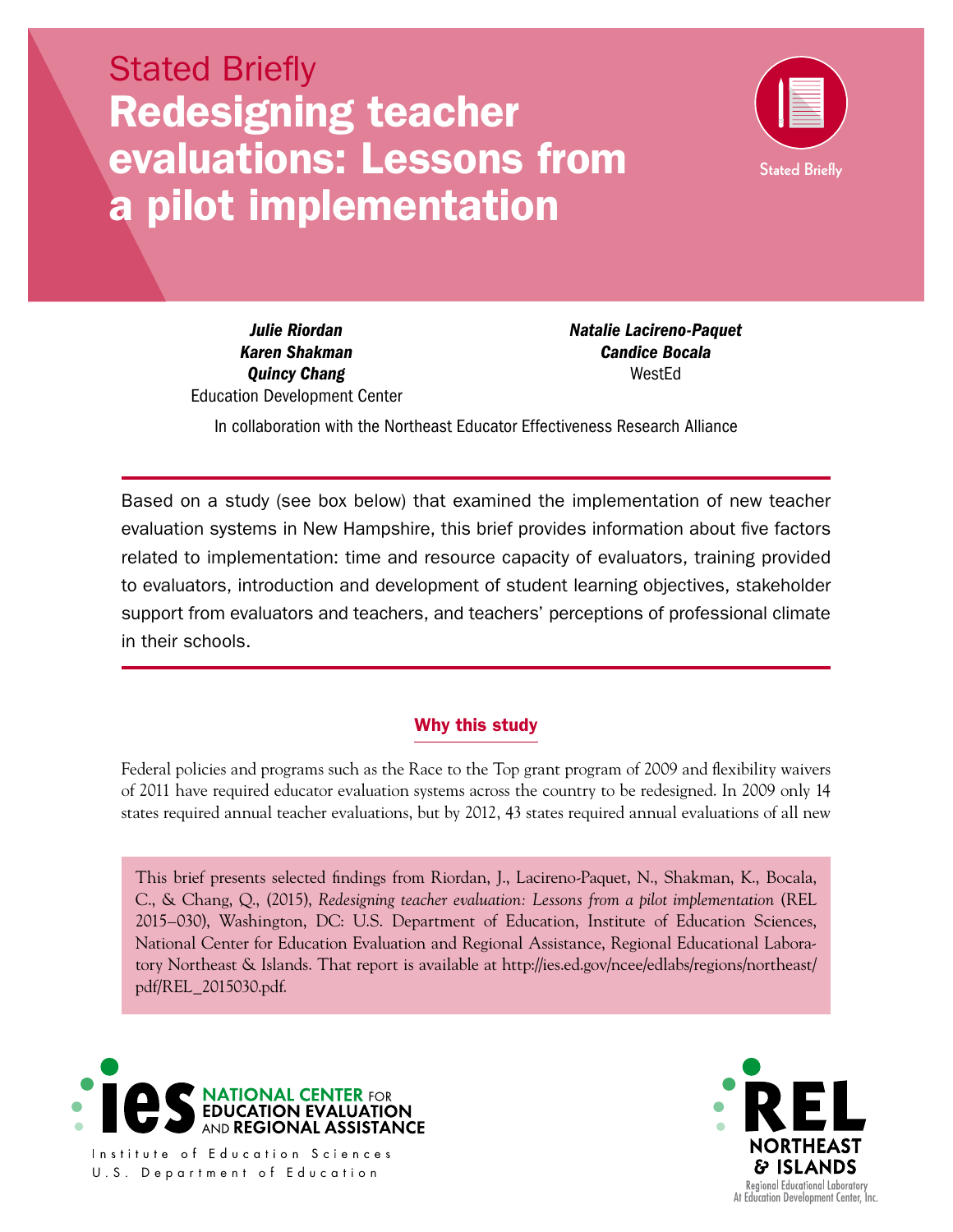ways—for example, by providing general design guidelines to districts or mandating the implementation of specific models—some considerations are common to the design and implementation of all these systems. teachers (National Council on Teacher Quality, 2012). Research on the design and implementation of new teacher evaluation systems remains in the early stages. Although states are developing systems in different

Regional Educational Laboratory (REL) Northeast & Islands, in collaboration with the New Hampshire Department of Education and the Northeast Educator Effectiveness Research Alliance, studied the implementation of New Hampshire's new educator evaluation framework in 15 of the state's School Improvement Grant (SIG) schools located across eight districts during the 2012/13 school year.<sup>1</sup> This brief presents selected findings from this study about the factors related to implementation in these sites.

REL Northeast & Islands and the New Hampshire Department of Education collected and analyzed three sources of data for this study: district-developed evaluation plans and instruments; survey data from evaluators2 and teachers; and interview data from district administrators, principals, and teachers. See box 1 for more information about sources of data and analytic approach.

# Factors related to implementation

The analysis of teacher and evaluator survey data, as well as interviews with teachers, principals, and district administrators, suggested five factors that were especially salient to the implementation of New Hampshire's teacher evaluation framework in eight districts with a total of 15 SIG schools:

- Time and resource capacity of evaluators.
- Training provided to evaluators.
- Introduction and development of student learning objectives (SLOs).
- Stakeholder support from evaluators and teachers.
- Teachers' perceptions of professional climate in their schools.

#### Box 1. Data and methodology

*Administrative documents and data.* The study team collected district plans and instruments used for teacher evaluation. District plans contained information on the features of each district's teacher evaluation system and processes.

*Surveys.* The New Hampshire Department of Education developed two online surveys: an evaluator survey for principals and other evaluators and a teacher survey for teachers in the schools with School Improvement Grants (SIGs). The surveys gathered data on evaluator and teacher perceptions and experiences with the evaluation systems. The overall response rate was 88 percent for the evaluator survey (*n* = 35) and 61 percent for the teacher survey  $(n = 277)$ .

*Interviews.* The study team conducted semistructured interviews with a small sample of district administrators (*n* = 5), principals (*n* = 8), and teachers (*n* = 6) from the SIG schools to supplement survey findings.

*Analytic approach.* The study team collected data for all eight districts with SIG schools in New Hampshire and analyzed evaluation plans and other documents from these districts. The study team then compared the documented features against the reported use of the features from teacher surveys to create an index of implementation fidelity for each district. To analyze factors related to implementation, the study team and the New Hampshire Department of Education designed interviews and surveys drawing on the specific questions from the department as well as the research literature on implementation, including time and personnel, planning and training, stakeholder support, and leadership. The study team analyzed survey responses on evaluator and teacher perceptions about the new evaluation system and used interview data to supplement the survey analysis.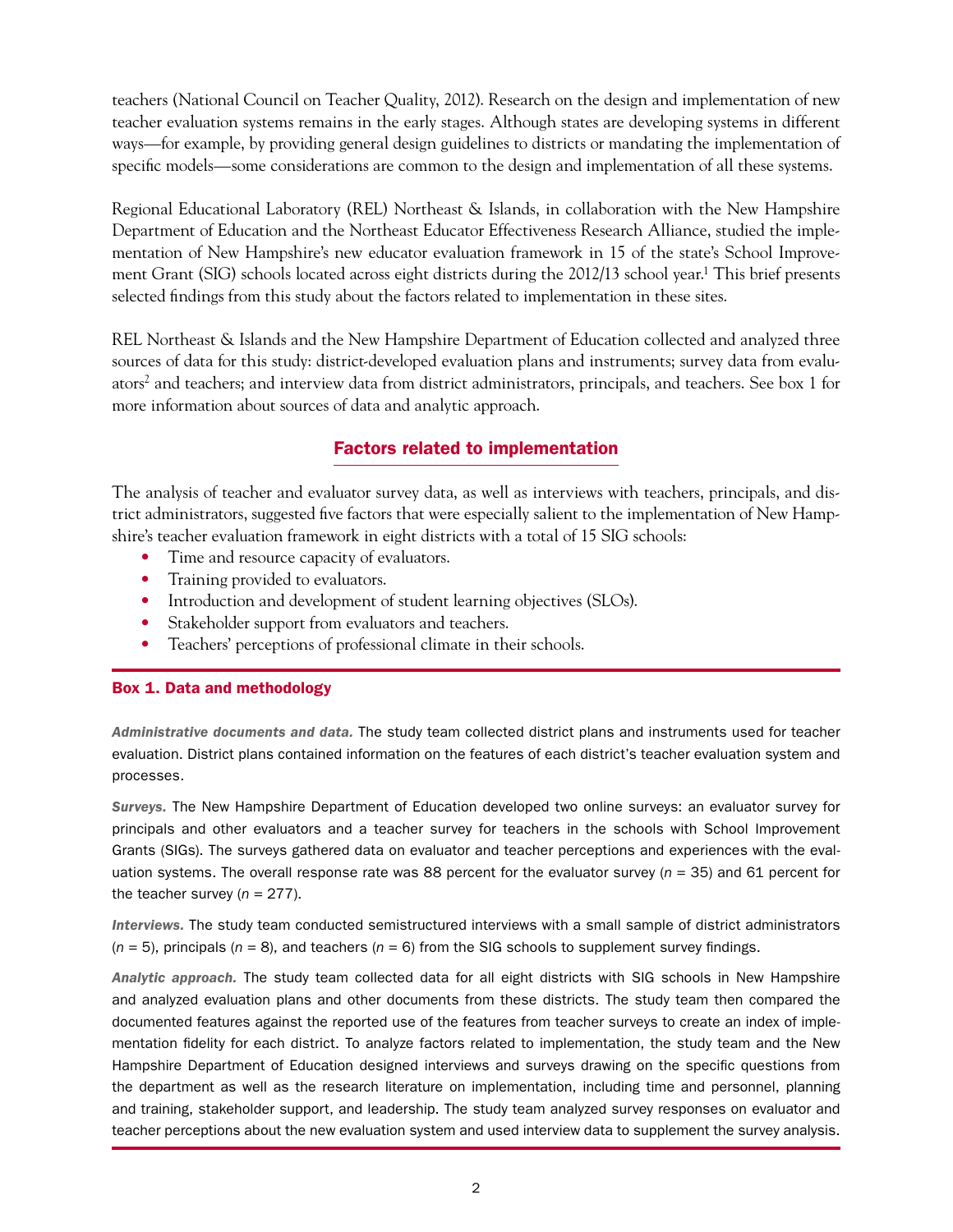#### Time and resource capacity of evaluators

Many evaluators and teachers reported that the new evaluation systems took too long to complete and that there were too few evaluators to complete the required number of teacher evaluations. About 70 percent of evaluators and 62 percent of teachers reported that the system required too much time to implement. Interview data revealed more information about evaluators' and teachers' time limitations. From the principals' perspective, the system required considerable time to schedule and conduct classroom observations, walkthroughs, and conferences; compile the results from multiple measures for each teacher; and complete and maintain paperwork for all teachers. Teachers commented that it was cumbersome and time-consuming to complete paperwork and prepare for meetings with evaluators. Principals and teachers also described the inadequacy of resources to support the evaluations. For example, three interview respondents specifically commented on the need for additional support such as new technology or software to streamline the process of collecting data and completing the evaluations. One principal indicated that the school was looking for new software to calculate scores on evaluation or observation rubrics and that not all available software had the capability of doing this.

#### Training provided to evaluators

Training of evaluators was another factor related to implementation. While the state provided training support early in the summer before implementation in the following school year, especially for the Danielson Framework for Teaching,<sup>3</sup> classroom observations, and calibration of evaluations, not all evaluators participated in the training.

The state also offered ongoing training throughout the school year related to the Danielson Framework for Teaching and conducted classroom observations and walkthroughs more frequently than other features of the teacher evaluation systems (such as reviewing professional growth plans, teacher portfolios, classroom artifacts, teacher self-assessments, and student learning objectives). Evaluators who had participated in any trainings reported higher levels of preparedness to implement the features on which they had received training than evaluators who had not participated in trainings (figure 1).





Note: The sample included 31 evaluators.

Source: Authors' analysis of New Hampshire Department of Education teacher evaluator data, 2013.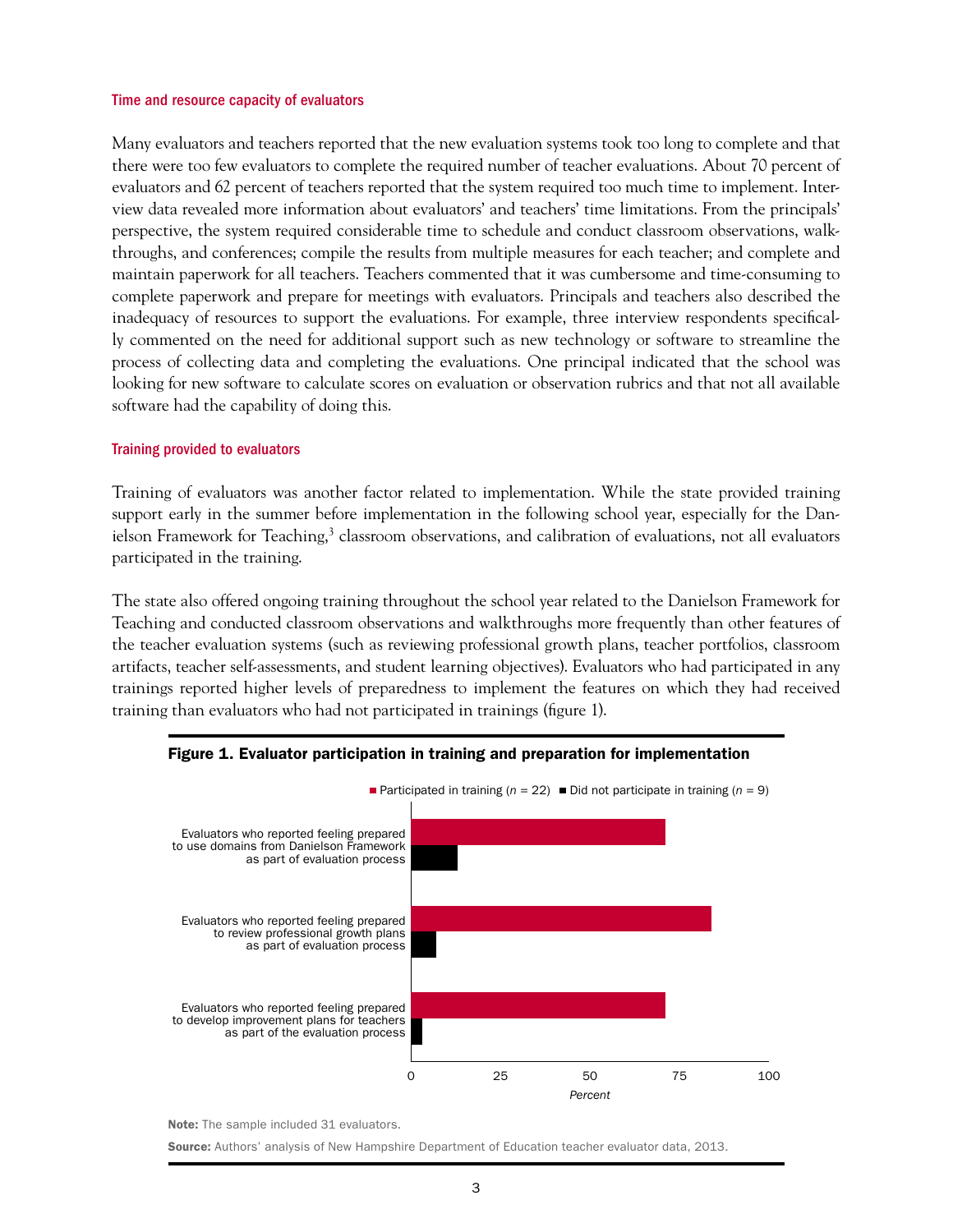In interviews, principals emphasized that they found the trainings they had received on how to use the Danielson Framework to be of high quality. In addition, they were pleased that they had had an opportunity to work with the evaluation rubrics before the New Hampshire Department of Education required their use. Several principals indicated that their schools were already using the Danielson Framework but that the calibration training was very useful. Principals also appreciated that the state-led training on the Danielson Framework had been scheduled a year in advance, which allowed principals to plan for conducting evaluations in the following school year. Some principals commented that they would have liked more opportunities throughout the implementation year for additional state-provided professional development and not just training related to the use of the Danielson Framework.

#### Introduction and development of student learning objectives

Principals reported that SLOs were more challenging to implement than other features of the new evaluation system (for example, conferences, walkthroughs, development of professional growth plans, and the like), particularly because student measures of learning had not previously been part of the evaluation process. Incorporating SLOs required considerable time, resources, and training to implement this new component of teacher evaluation, in part because there is little empirical research about the statistical properties of SLOs or their use in measuring student growth as a component of teacher evaluation (Gill, Bruch, & Booker, 2013).

 pared to implement various features of the system—except for SLO training. Although 71 percent of eval-Some 49 percent of evaluators reported feeling prepared to determine whether teachers had met their SLOs. As described earlier, a strong correspondence existed between initial training and evaluators feeling preuators indicated that they had received training on how to review SLOs, 53 percent of evaluators reported feeling prepared to review them. And while 62 percent of evaluators reported participating in training in how to determine whether teachers met SLOs, 49 percent reported feeling prepared to do so.

 The SLOs represented perhaps the newest direction for the evaluation systems—while evaluators had experience with observations, conferencing, and in many cases some kind of walkthrough protocol, SLOs were an entirely new feature. In addition, although initial training provided by the New Hampshire Department of Education provided evaluators with some basic information about SLOs and how they functioned, the districts designed SLOs locally. As a result, there was considerable variation in how SLOs were designed, as well as variation in the capacity of school practitioners to support and measure progress in meeting the SLOs.

Interview data indicate that the training for SLOs seemed insufficient to fulfill evaluators' needs. Evaluators indicated that there were many questions and issues with implementation of SLOs, including how to identify appropriate sources of data, how to ensure rigor, and how to review and assess the SLOs themselves. Some principals reported that more specific and concrete examples of quality SLOs would be helpful, particularly for use with teachers in elementary school grades. Others indicated that they would like additional training on how to balance rigor with developing SLOs that were also attainable.

#### Stakeholder support from evaluators and teachers

A fourth factor related to implementation was the extent to which stakeholders supported the design and implementation of the new evaluation system. The majority of teachers and evaluators supported the evaluation system, with 83 percent of evaluators and 69 percent of teachers reporting that they think the evaluation system is fair (figure 2). Similarly, 74 percent of evaluators and 71 percent of teachers indicated that the teacher unions in their districts support the new evaluation systems. And 89 percent of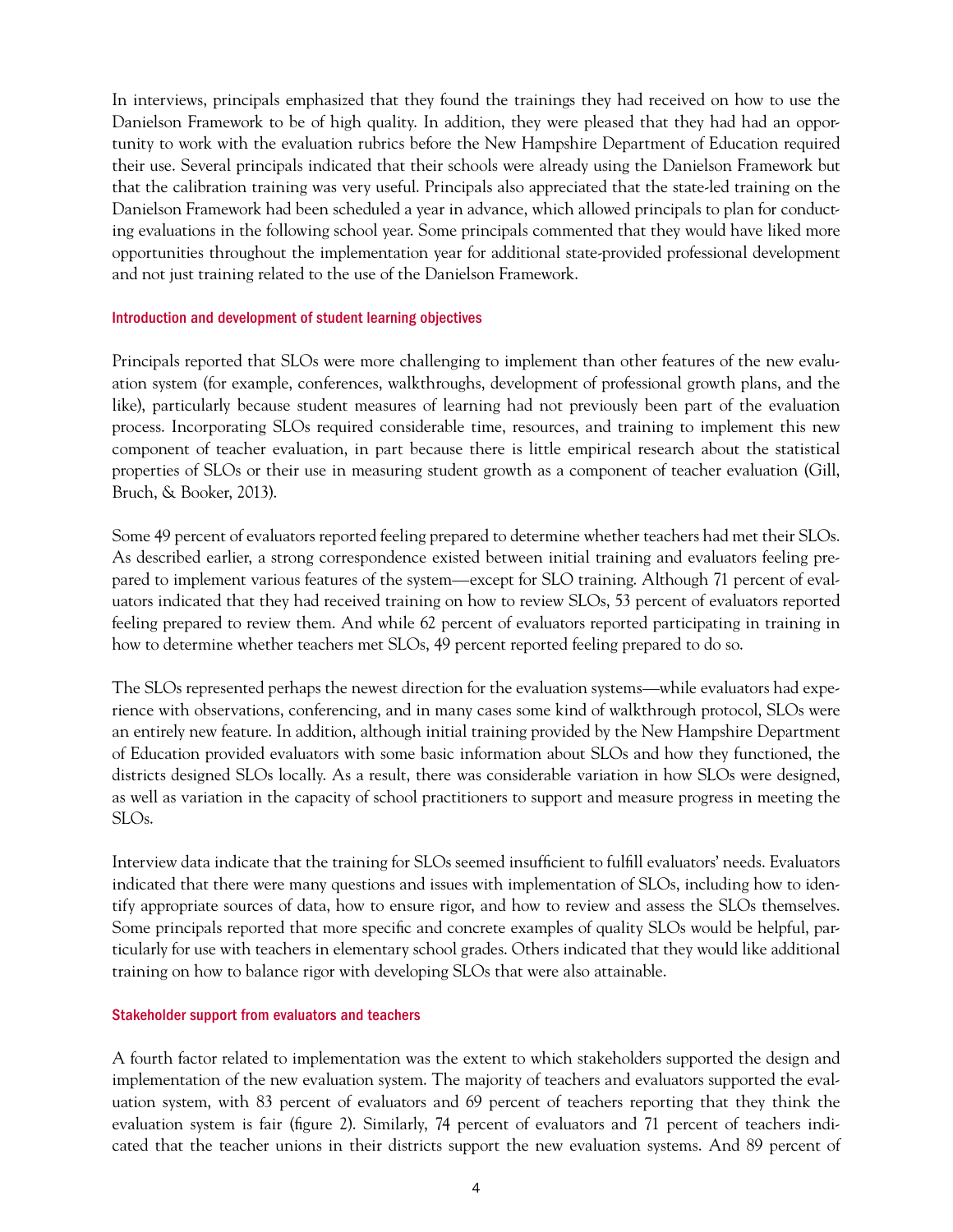evaluators and 87 percent of teachers reported that teachers in schools are complying with the new evaluation requirements.

Teachers and evaluators did not agree in their perceptions of the long-term benefits of the new evaluation systems: 67 percent of evaluators and 45 percent of teachers believed that the new evaluation system would result in accurate ratings of teachers.4 Similarly, 83 percent of evaluators and 54 percent of teachers thought that the new system would improve teaching (see figure 2).5

Teacher support for the new evaluation system seems to be related to implementation fidelity (defined as the percentage of teachers in a district that reported being evaluated on the required features of the system). The three districts with the highest average fidelity also had the highest means on the survey for fairness/ compliance and support of desired implementation outcomes.6 However, it is unknown whether higher stakeholder support facilitated higher implementation fidelity or whether higher implementation fidelity led to higher stakeholder support.

#### Teachers' perceptions of professional climate in their schools

 able climate—for example, schools in which teacher trust in administrators and influence in school-level decisions was high—had greater implementation fidelity. For more information about implementation fidel-The fifth factor related to implementation was the professional climate of schools. The teacher survey used in the study included items designed to measure perceptions of professional climate. These items were adapted from the Chicago Consortium for School Research (2012) survey on school climate. It included constructs of leadership, teacher influence, and trust among peers and leaders.7 Schools with a more favority, see the companion report, Riordan, Lacireno-Paquet, Shakman, Bocala, & Chang (2015).



Figure 2. Teacher and evaluator perceptions of new teacher evaluation systems

\* Differences between teachers and evaluators are statistically significant at the *p* <.05 level.

Source: Authors' analysis of New Hampshire Department of Education teacher and evaluator survey data, 2013.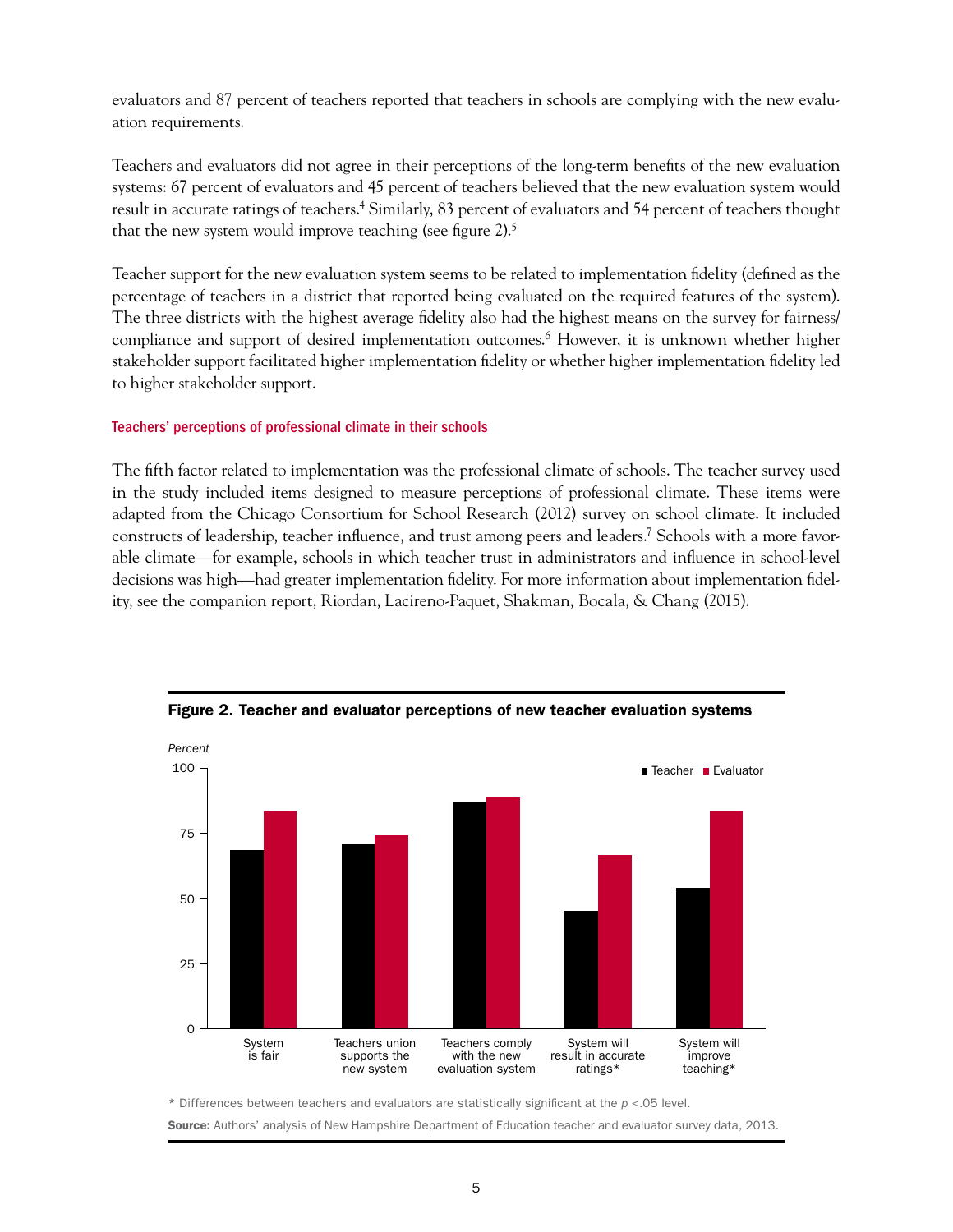## Policy implications for state and district design and implementation

The factors identified in this brief raise several policy implications for states and districts implementing educator evaluation systems:

- • *Assess and address capacity issues for evaluators.* This includes assessing evaluators' time and the resources they have to complete the evaluations. As suggested by some teacher and principal interviewees, specific strategies to address limited capacity might include reducing the number of observations required for more experienced teachers who have been rated proficient on previous evaluations or reducing the frequency of walkthroughs.
- Provide adequate planning time or introduce components incrementally to support the implementation *of new and complex initiatives.* The 15 SIG schools had a school year to redesign a system for evaluation aligned with the state framework and to develop an implementation plan. Several districts phased in parts of the plan to ease the transition, such as not measuring teachers' performance on all elements of the Danielson Framework for Teaching in the first year or phasing in the requirements related to the types of SLOs.
- Allow for adequate early and ongoing training on the system. This is important for building support for the system and assuring that participants are prepared to participate in evaluations. State officials provided training for evaluators early in the summer, before new evaluation procedures were enacted, including training on the Danielson Framework for Teaching, classroom observations, and calibration. While this initial support was valuable, interview respondents also indicated that ongoing training was critical to the success of their implementation.
- Training for SLOs requires special attention. SLOs were one of the most challenging aspects of implementation in New Hampshire. This suggests that state or district officials should provide repeated opportunities for practitioners to meet with measurement experts and build their understanding of implementing and measuring SLOs, while considering evaluators' and districts' capacity to implement these new measures.
- • *Engage stakeholders.* Stakeholder support is important to implementation and may be enhanced by engaging stakeholders in the design process. In New Hampshire the original framework for evaluation was developed by a broad stakeholder group. In turn, each SIG district had a year to develop its specific plan with a local stakeholder group made up of teachers and administrators. The majority of administrators and teachers indicated that they supported the new evaluation system and their engagement in the design process may be related to this generally widespread support.
- *Foster a positive professional climate*. This involves including teachers in informal and formal decisionmaking. The findings of this study provide some preliminary understanding that professional climate may play a role in the implementation of new teacher evaluation systems. There appears to be a more favorable climate among districts with higher fidelity, especially as it relates to teacher influence in school decisions and trust among teachers and administrators.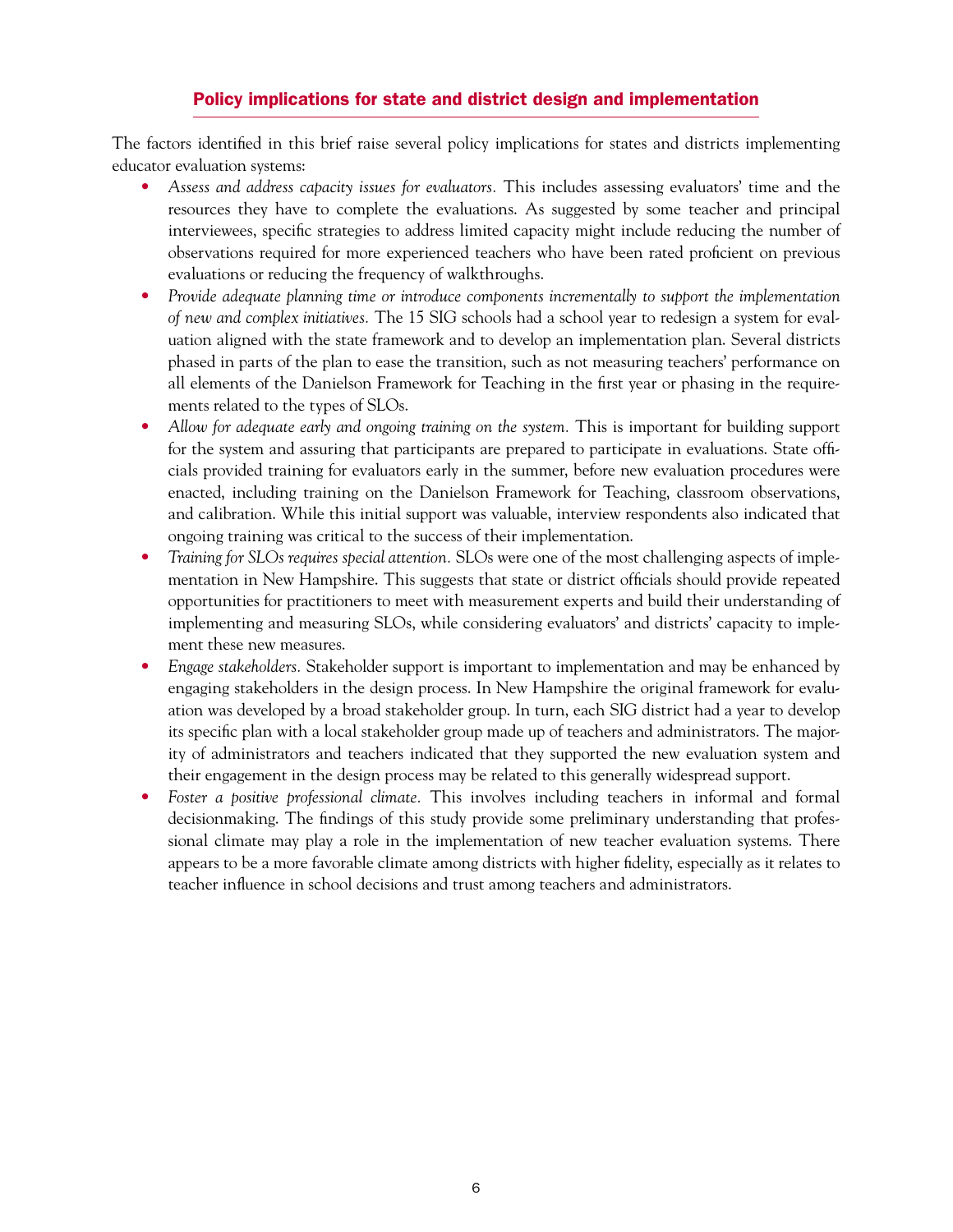#### Notes

The authors wish to thank members of the Northeast Educator Evaluation Research Alliance and the New Hampshire Department of Education for their support in conceptualizing this study. In particular, the authors appreciate the contributions of New Hampshire Department of Education Commissioner Virginia Barry, Kathryn "Joey" Nichol, and Karen Soule to the design, data collection, and discussion of the dissemination of findings as well as to earlier drafts of this report.

- 1. School improvement grants are federal funds distributed by states to local education agencies to provide financial assistance for school improvement activities. States that receive grants must give priority to the lowest achieving schools that also demonstrate the greatest need for the funds and a strong commitment to using the funding to meet school improvement goals.
- 2. Evaluators include any administrative staff responsible for conducting teacher evaluations. In some schools only principals were evaluators, and in other schools other administrators such as assistant principals shared this responsibility.
- 3. The Danielson Framework for Teaching is a set of 22 components of instruction (for example, setting instructional outcomes) that are aligned to the Interstate Teacher Assessment and Support Consortium standards. The components are divided across four domains of teaching responsibility: planning and preparation, classroom environment, instruction, and professional responsibilities. All SIG schools in the study employed the Danielson Framework and its domains, although components and weighting varied.
- 4. This difference was statistically significant ( $p < .05$ ).
- 5. This difference was also statistically significant ( $p < .05$ ).
- 6. See Riordan et al. (2015).
- 7. Teachers were asked to indicate the extent to which they agreed or disagreed with statements related to these constructs (for example, "I trust the principal.").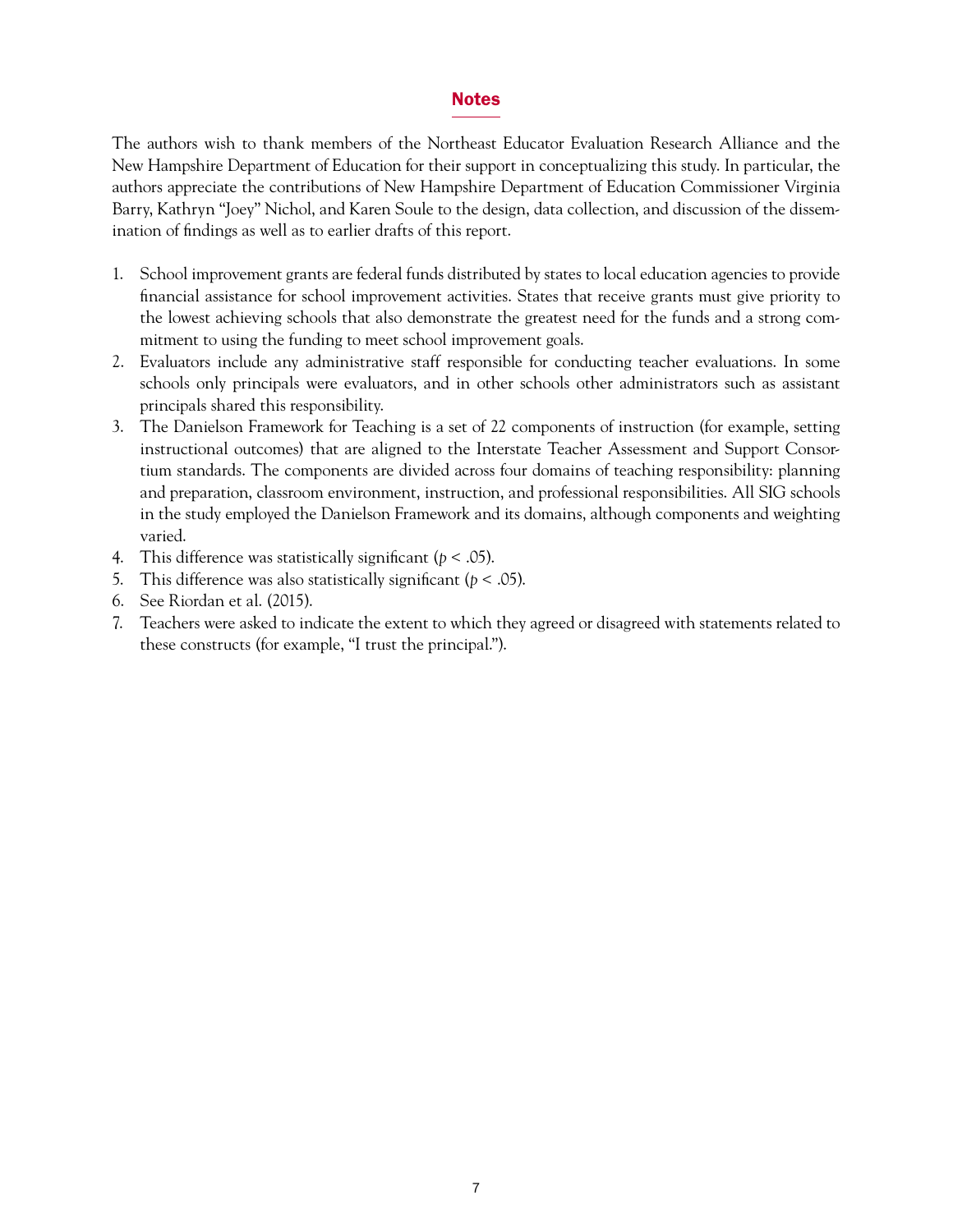#### References

- Chicago Consortium for School Research. (2012). *Survey documentation and measure information and statistics*. Retrieved March 28, 2014, from<https://ccsr.uchicago.edu/surveys/documentation>.
- Gill, B., Bruch, J., & Booker, K. (2013). *Using alternative student growth measures for evaluating teacher performance: What the literature says* (REL 2013–002). Washington, DC: U.S. Department of Education, Institute of Education Sciences, National Center for Education Evaluation and Regional Assistance, Regional Educational Laboratory Mid-Atlantic. [http://eric.ed.gov/?id=ED544205.](http://eric.ed.gov/?id=ED544205)
- National Council on Teacher Quality. (2012). *State of the states 2012: Teacher effectiveness policies.* Washington, DC: Author. <http://eric.ed.gov/?id=ED536371>
- Riordan, J., Lacireno-Paquet, N., Shakman, K., Bocala, C., & Chang, Q. (2015). *Redesigning teacher evaluation: Lessons from a pilot implementation* (REL 2015–030). Washington, DC: U.S. Department of Education, Institute of Education Sciences, National Center for Education Evaluation and Regional Assistance, Regional Educational Laboratory Northeast & Islands. [http://ies.ed.gov/ncee/edlabs/regions/](http://ies.ed.gov/ncee/edlabs/regions/northeast/pdf/REL_2015030.pdf)  [northeast/pdf/REL\\_2015030.pdf.](http://ies.ed.gov/ncee/edlabs/regions/northeast/pdf/REL_2015030.pdf)